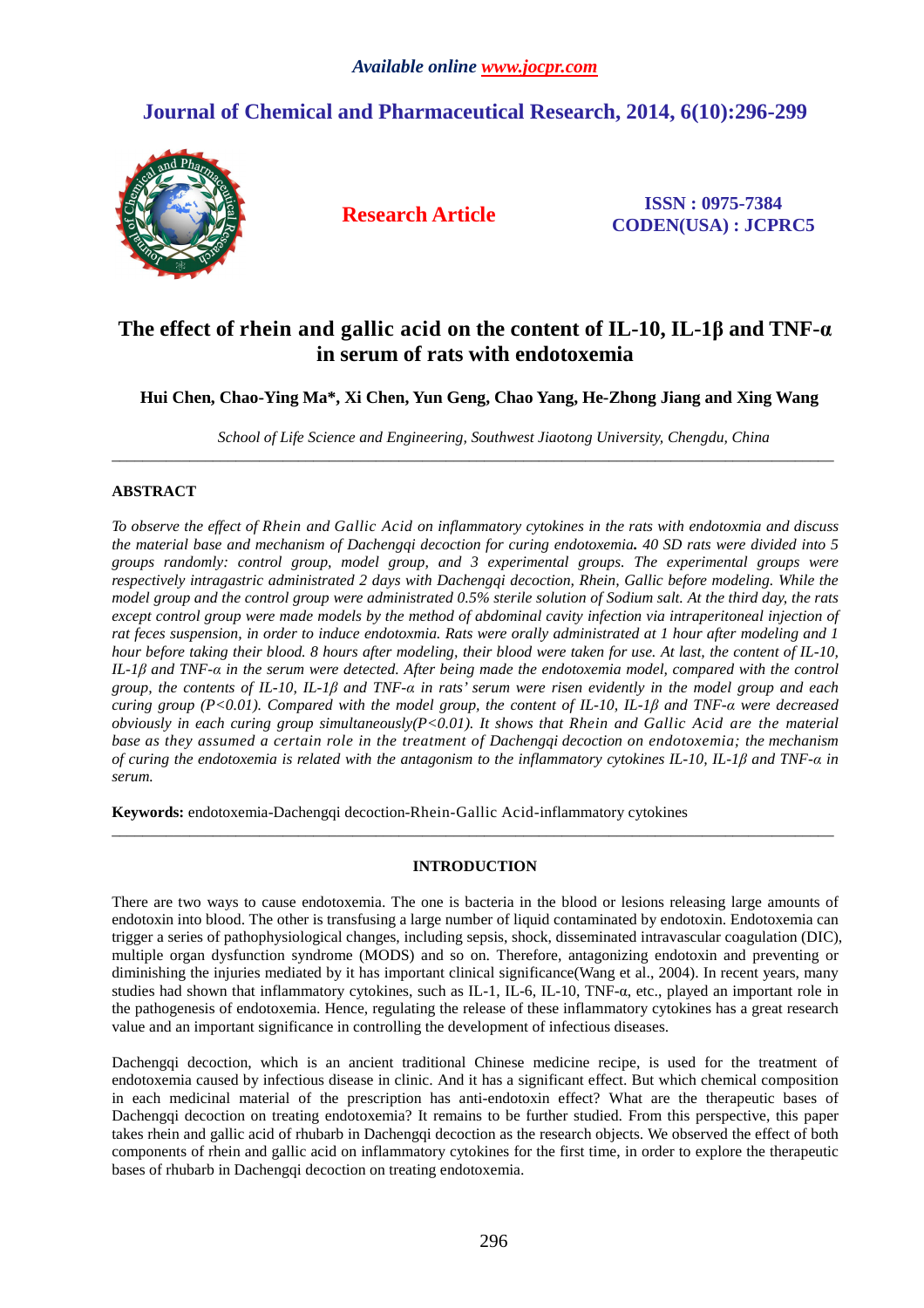# **EXPERIMENTAL SECTION**

*\_\_\_\_\_\_\_\_\_\_\_\_\_\_\_\_\_\_\_\_\_\_\_\_\_\_\_\_\_\_\_\_\_\_\_\_\_\_\_\_\_\_\_\_\_\_\_\_\_\_\_\_\_\_\_\_\_\_\_\_\_\_\_\_\_\_\_\_\_\_\_\_\_\_\_\_\_\_*

# *Experimental animals*

40 SD rats (200±20g) of conventional level, male and female in half, were obtained from Laboratory Animal Research Center of Chengdu University of TCM, license number: SCXK (Sichuan) 2008-11.

## *Herbs and medicaments*

Rhubarb slices, dry roots of Rheum *palmatum L*. which were stir-fried with wine, origin of Qinghai; Magnolia Pieces, gingered dry cortex or husk of root and branch of Magnolia officinalis Rehd et Wils, origin of Sichuan; Citrus aurantium Pieces, dry young fruits of Citrus *aurantium L.*, origin of Sichuan; Glauber's salt (mirabilite), Glauber's salt contained crystal water, chemical formula Na2SO4·10H2O, origin of Sichuan. These four crude drugs were purchased from Neautus Chinese Herbal Medicine Co., Ltd., Chengdu, Sichuan, and were identified by Associate Professor Song Liangke from School of Life Science and Engineering, Southwest Jiaotong University. Dachengqi decoction was decocted according to the method recorded in 'Shanghan Lun', which was composed by Zhang Zhongjing. And the decoction was concentrated to contain 0.5g drugs each milliliter.

Rhein and gallic acid were purchased from Sciphar Biotechnology Co., Ltd. (0757-200206), Xi'an, Shanxi. Before using, rhein and gallic acid were prepared to suspension with 0.5% Sodium salt of Caboxy Methyl Cellulose solution.

## *Reagents and instruments*

Rat IL-10 ELISA Kit, rat IL-1β ELISA kit, rat TNF-α ELISA kit, produced by NeoBioscience Technology Co., Ltd. Enzyme-labeled instrument (ELX800UV), produced by BIO-TEK INSTRUMENTS.INS.

## *Animal Grouping and administration*

40 SD rats were randomly divided into 5 groups (n=8, male and female in half): control group, model group, and 3 experimental groups (Dachengqi decoction group, Rhein group and Gallic Acid group). And they were adaptively fed for 1 week. Rats in control group and model group were orally administrated with 0.5% sterile solution of Sodium salt of Caboxy Methyl Cellulose (CMCNa), fed by 1 ml/100 g BW every time. Dachengqi decoction group were orally administrated with Dachengqi decoction solution (1 ml/100 g BW every time). Rhein group were orally administrated with the CMCNa solution of rhein (1.0 mg/100 g BW every time). Gallic acid group were orally administrated with the CMCNa solution of gallic acid (0.44 mg/100 g BW every time). Each group were administrated 2 times/d, totally 3d. At the third day, each group was modeled. And they were administrated about one hour late after of modeling one hour and before taking blood sample.

#### *Method of model*

In this study, we use the method of abdominal cavity infection via intraperitoneal injection of rat feces suspension causing endotoxemia(Huang et al., 2010). In order to establish the rat model of intestinal endotoxemia, the fresh feces of the rats were made into 10% homogenate with sterile physiological saline, Then the homogenate were centrifugated for 3min (1000 r/min). and the supernatant were reserved for use. After weighing and marking the rats, all rats of every group except control group were injected from their left lower abdomen into their abdominal cavity with the supernatant (1.0 mL/100 g BW). Control group were injected with sterile physiological saline (1.0 mL/100  $g$  BW).

# *Taking blood serum sample*

8h after modeling, all rats were anaesthetized with 6% chloral hydrate solution and blood samples were collected from their hearts into 2 EP tubes with 1ml blood each. After curdled for about 2h at room temperature, the blood samples were centrifugated for 10 min (3000 r/min). The blood serum was collected and kept at -20 $\Box$  after packing. *Targets and methods of detection*

ELISA method (Enzyme-Linked ImmunoSorbant Assay) was used to measure the concentrations of IL-10, IL-1β and TNF- $\alpha$  in blood serum. The rats were operated according to the instructions of the rat ELISA kit. The density values were measured at OD 450nm by enzyme-labeled instrument.

#### *Statistical analysis*

The experiments were completely randomly designed. All the data were analysed by SPSS 13.0 software analysis system and were expressed as mean  $\pm$  SD (standard deviation) (X  $\pm$  S).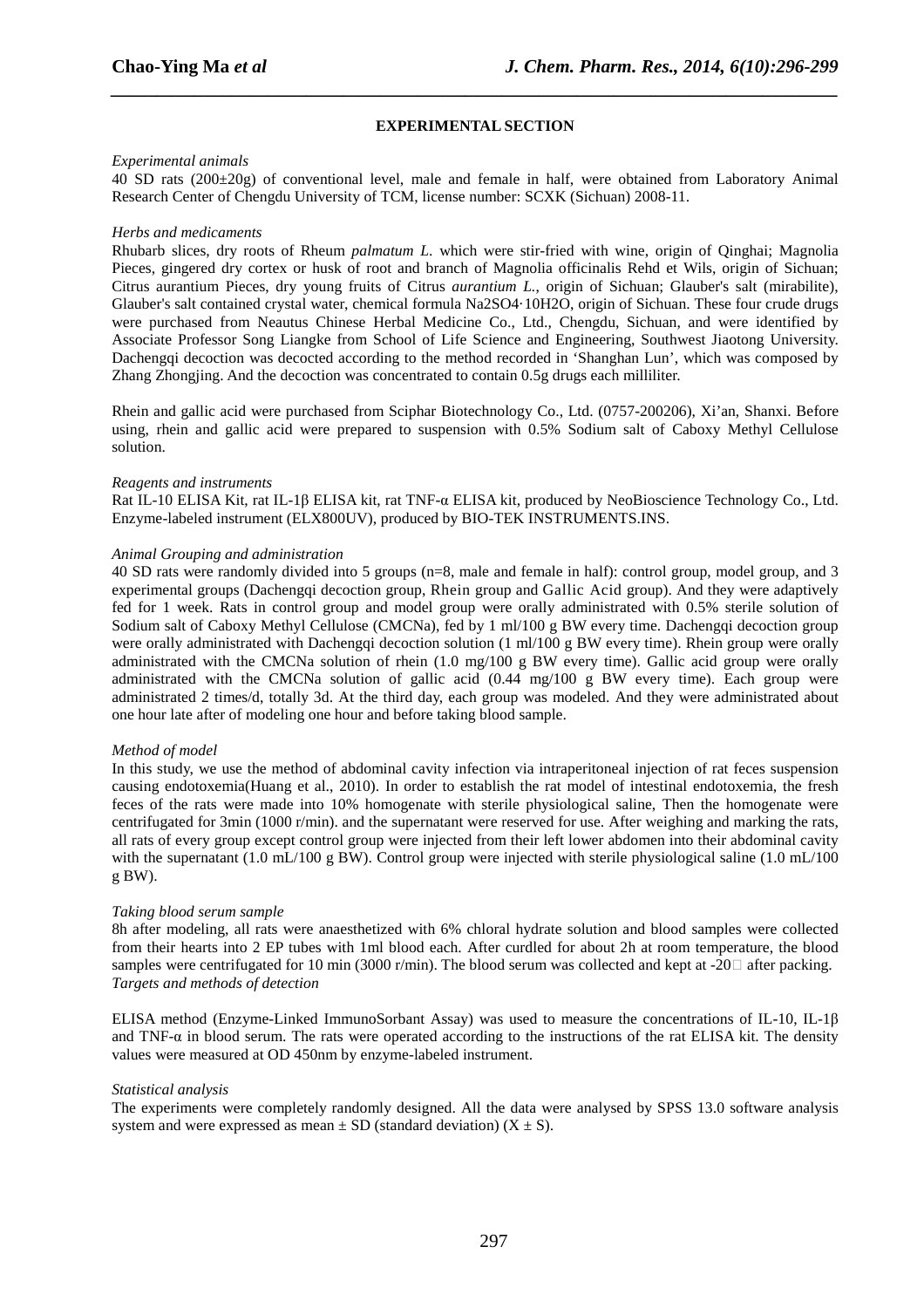#### **RESULTS**

*\_\_\_\_\_\_\_\_\_\_\_\_\_\_\_\_\_\_\_\_\_\_\_\_\_\_\_\_\_\_\_\_\_\_\_\_\_\_\_\_\_\_\_\_\_\_\_\_\_\_\_\_\_\_\_\_\_\_\_\_\_\_\_\_\_\_\_\_\_\_\_\_\_\_\_\_\_\_*

*Effect of each group on the content of IL-10 in serum of rats with endotoxemia* 

The content of IL-10 in serum of rats in model group, experiment group and control group were significantly different after establishing the model of intestinal endotoxemia. And the IL-10 content of model group and experiment group were increased significantly (P<0.01). Compared with model group, the content of IL-10 in Dachengqi decoction group, rhein group and gallic acid group were reduced significantly (P<0.01) (Table 1).

**Table1 Results of content of IL-10(X±S) (n=8**,**pg/mL)** 

| Groups                    | $X + S$                                                  |
|---------------------------|----------------------------------------------------------|
| Control group             | 31.9048±11.9882                                          |
| Model group               | $217.0731 \pm 47.8935$ <sup><math>\triangle</math></sup> |
| Dachengqi decoction group | 82.2728 $\pm$ 24.8497 $\Delta$                           |
| Rhein group               | $113.9349 \pm 28.2703$ <sup><math>\Delta</math></sup>    |
| Gallic Acid group         | $120.3302 \pm 30.5169$ <sup><math>\triangle</math></sup> |

*Compared with the control group:∆P<0.01.Compared with model group: ▲P<0.01.* 

*Effect of each group on the content of IL-1β in serum of rats with endotoxemia* 

Table 2 showed that the content of IL-1β in serum of rats in model group and experiment group were increased significantly (P<0.01) after establishing the model of intestinal endotoxemia, compared with the control group.

The same as IL-10 situation, the content of IL-1β in each experiment group were also increased significantly (P<0.01). Compared with model group, the content of IL-1β in Dachengqi decoction group, rhein group and gallic acid group were reduced significantly  $(P<0.01)$ .

**Table2 Results of content of IL-1β(X±S)(n=8**,**pg/mL)** 

| $12.5710 \pm 5.1403$                                              |
|-------------------------------------------------------------------|
| $196.920 \pm 33.170$ <sup><math>\triangle</math></sup>            |
| 59.5369±25.0691 <sup>△▲</sup>                                     |
| 91.9086 $\pm$ 22.2475 <sup><math>\triangle</math></sup>           |
| 95.1548 $\pm$ 24.3087 $^{\Delta}$                                 |
| $od$ with the control group: $AD<0.01$ Compared with model group: |

*Compared with the control group:∆P<0.01.Compared with model group: ▲P<0.01.* 

*Effect of each group on the content of TNF-α in serum of rats with endotoxemia*  Table 3 showed that the content of TNF-α in serum of rats in model group and experiment group were increased significantly (P<0.01) after establishing the model of intestinal endotoxemia, compared with the control group.

The same as IL-10 situation, the content of TNF- $\alpha$  in each experiment group were also increased significantly (P<0.01). Compared with model group, the content of TNF-α in Dachengqi decoction group, rhein group and gallic acid group were reduced significantly  $(P<0.01)$ .

#### **Table3 Results of content of TNF-α(X±S)(n=8**,**pg/mL)**

| Groups                    | $X + S$                                                  |
|---------------------------|----------------------------------------------------------|
| Control group             | $17.1446 \pm 5.5441$                                     |
| Model group               | $160.1340 \pm 36.3457$ <sup><math>\triangle</math></sup> |
| Dachengqi decoction group | $59.5273 \pm 15.2208$ <sup><math>\triangle</math></sup>  |
| Rhein group               | 94.1760 $\pm$ 20.2886 <sup><math>\triangle</math></sup>  |
| Gallic Acid group         | $102.0978 \pm 23.4889$ <sup><math>\triangle</math></sup> |

*Compared with the control group:∆P<0.01.Compared with model group: ▲P<0.01.* 

## **DISCUSSION**

IL-10 is an immunosuppressive factor, which is mainly derived from the CD4 T regulatory lymphocyte, especially Th2 cells. IL-10 may act on a variety of cells. Its role is inhibiting the production of cytokines and causing cellular immune suppression. Current results showed that IL-10 was an important functional antagonist of endotoxin and inflammatory cytokines, and it was induced out earlier in inflammation(Ma et al., 2003). By taking animal experiments, Kawai et a(Kawai et al., 1995)l. found that IL-10 played the role of its anti-inflammatory by inhibiting the formation from macrophage to TNF-α, and consequently reduced the pathological damage caused by TNF-α. Lehmann et al.(Lehmann et al., 1995) found that the levels of IL-10 in serum were positively correlated with the concentration of proinflammatory cytokine.